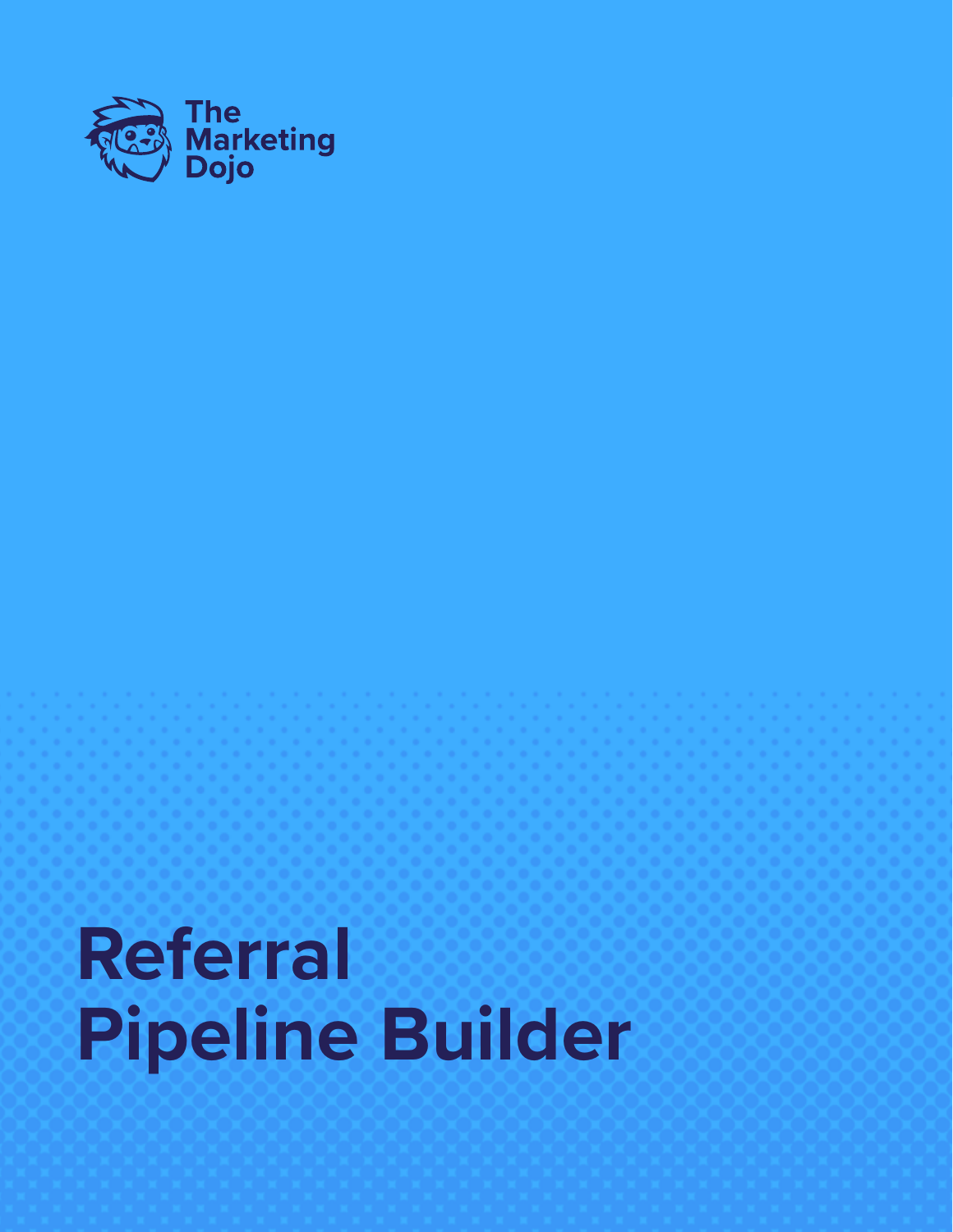## **Hi, my name is Marty Fisher**

**Founder of Sherpa Marketing and Creator of The Marketing Dojo.**

### **I help marketing leaders get more referrals from their customers.**

Word of mouth and referrals produce the highest-quality leads and if your product/service is holding up its end of the bargain, you'll get some of these without even trying.

That can make you feel like you're doing well.

#### **DON'T LET IT!**

If you're not being intentional about getting referrals, you're leaving 10-20% YOY growth on the table.

In this **Referral Pipeline Builder**, we'll show you exactly how to position yourselves to get more referrals and how to build it into your DNA.

The end result… **4x the number of high-quality referrals you get from your customers.** 





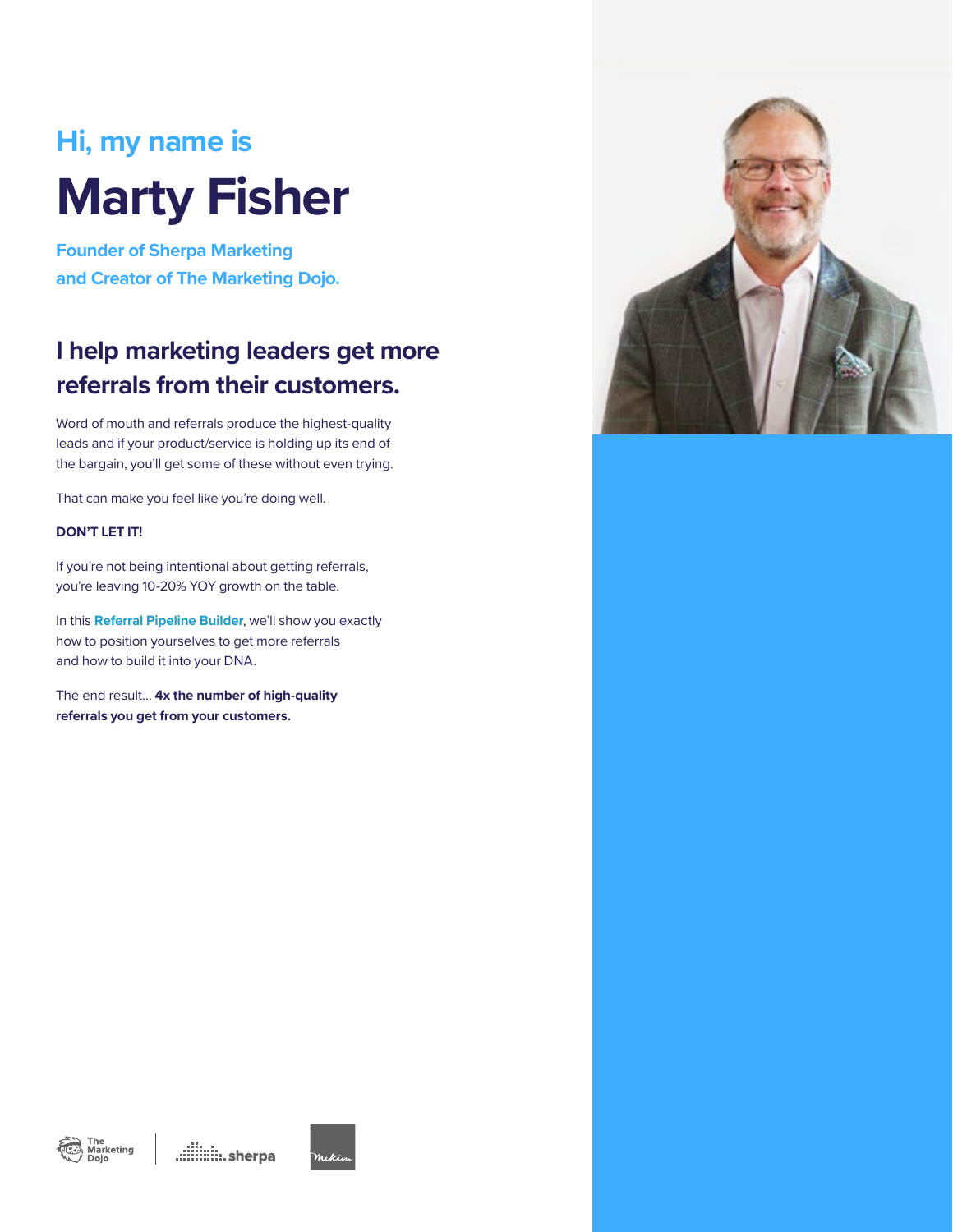### **Referral pipeline builder process**

Here is the Referral pipeline builder process with all it's moving parts. We'll go through each step to help you develop your own referral pipeline.

Examples and templates can be found at the end of this document for every step of the process.







REFERRAL PIPELINE BUILDER | **03**

[sherpamarketing.ca](http://sherpamarketing.ca)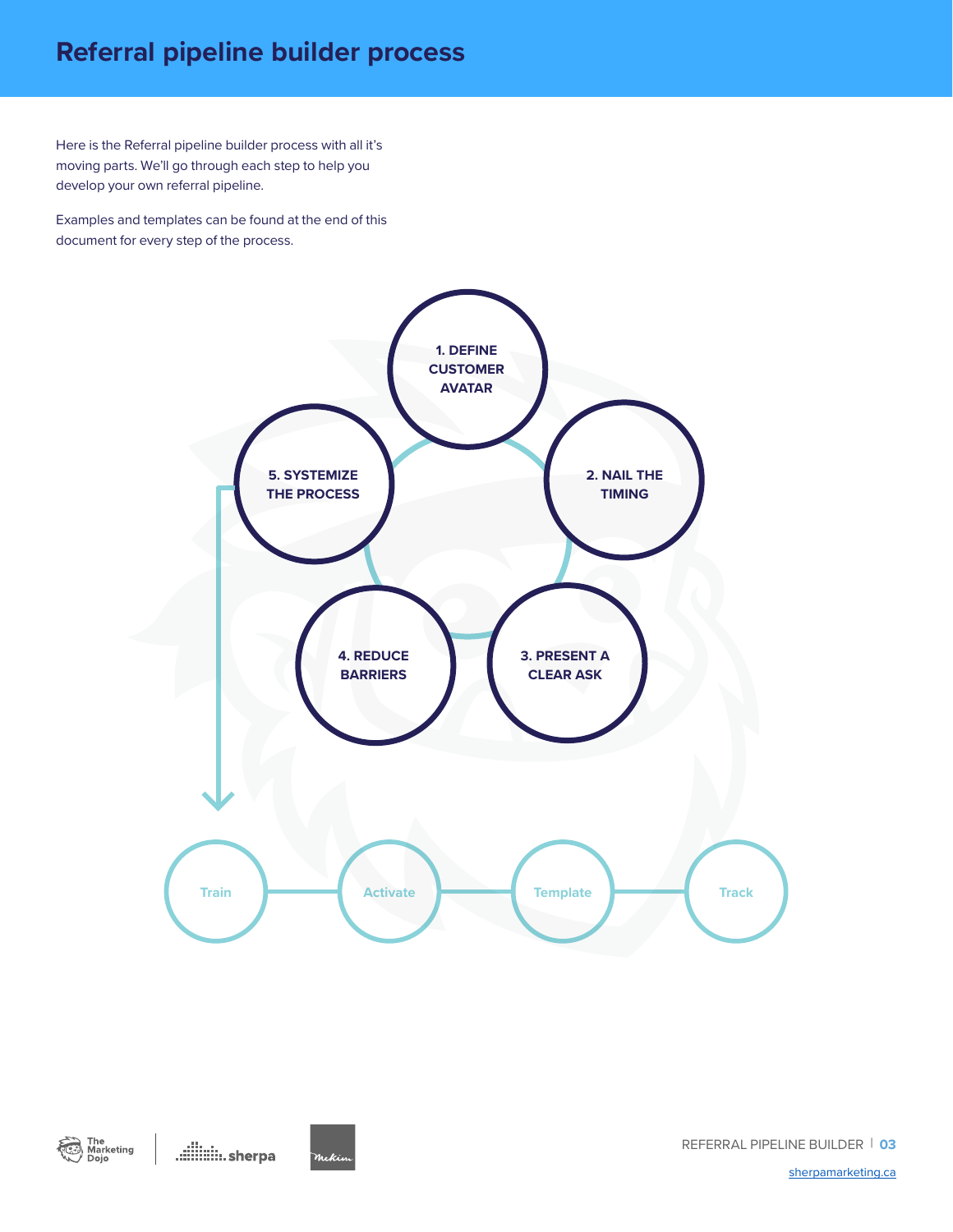### **Customer avatar**

#### **i** Instructions:

Start by building a mind map to get clear on your customer avatar. Fill in from the template below or create your own. Get specific. Flip to the end of this document for an example of a completed mind map.





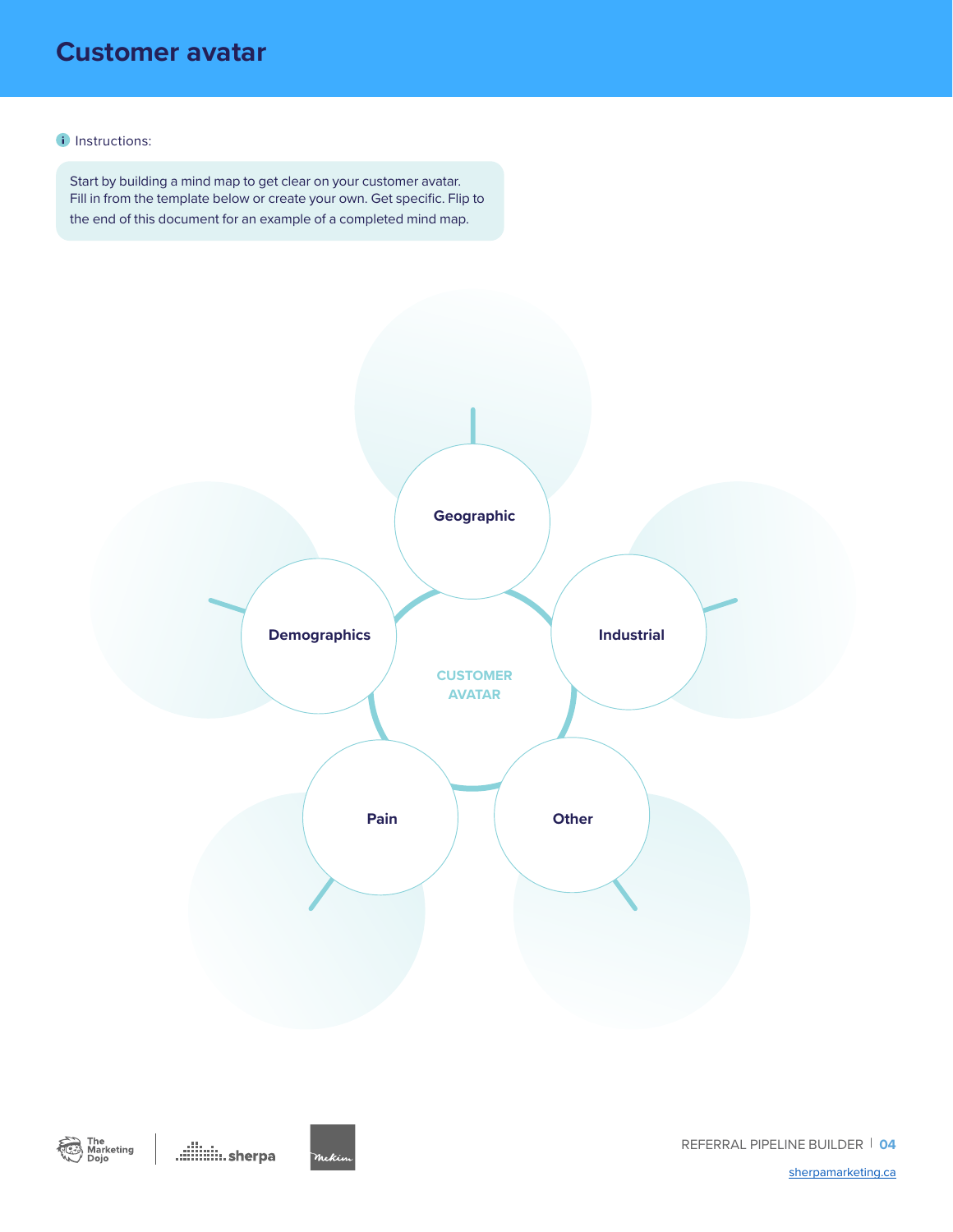### **Nail the timing**

#### **i** Instructions:

Map out your customer value journey. Map out what your customer lifecycle looks like with all the high and low points in the journey. You want to identify the moments you'll be interacting with your customers and where the high and low points are.

Start with the day someone becomes a customer and anytime there is a 'value-event' map it on the graph to get a sense of where the high points are in your customer lifecycle.

A completed example can be found at the end of this document.





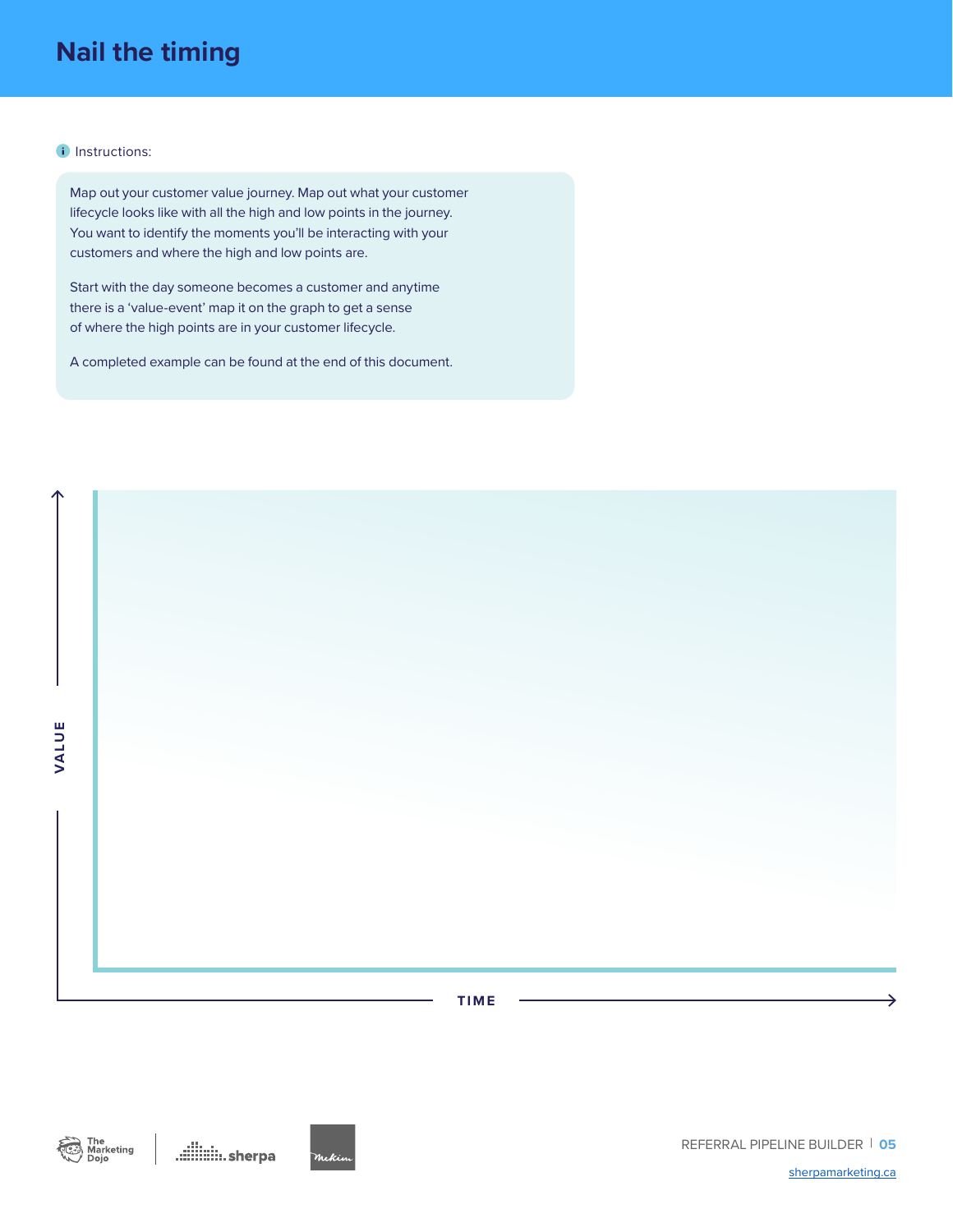### **Present a clear ask**

#### **i** Instructions:

You want to make it easy for your customers to refer you business. What does a referral look like? Brainstorm your own (use a mind map in the space below).

A completed example can be found at the end of this document.





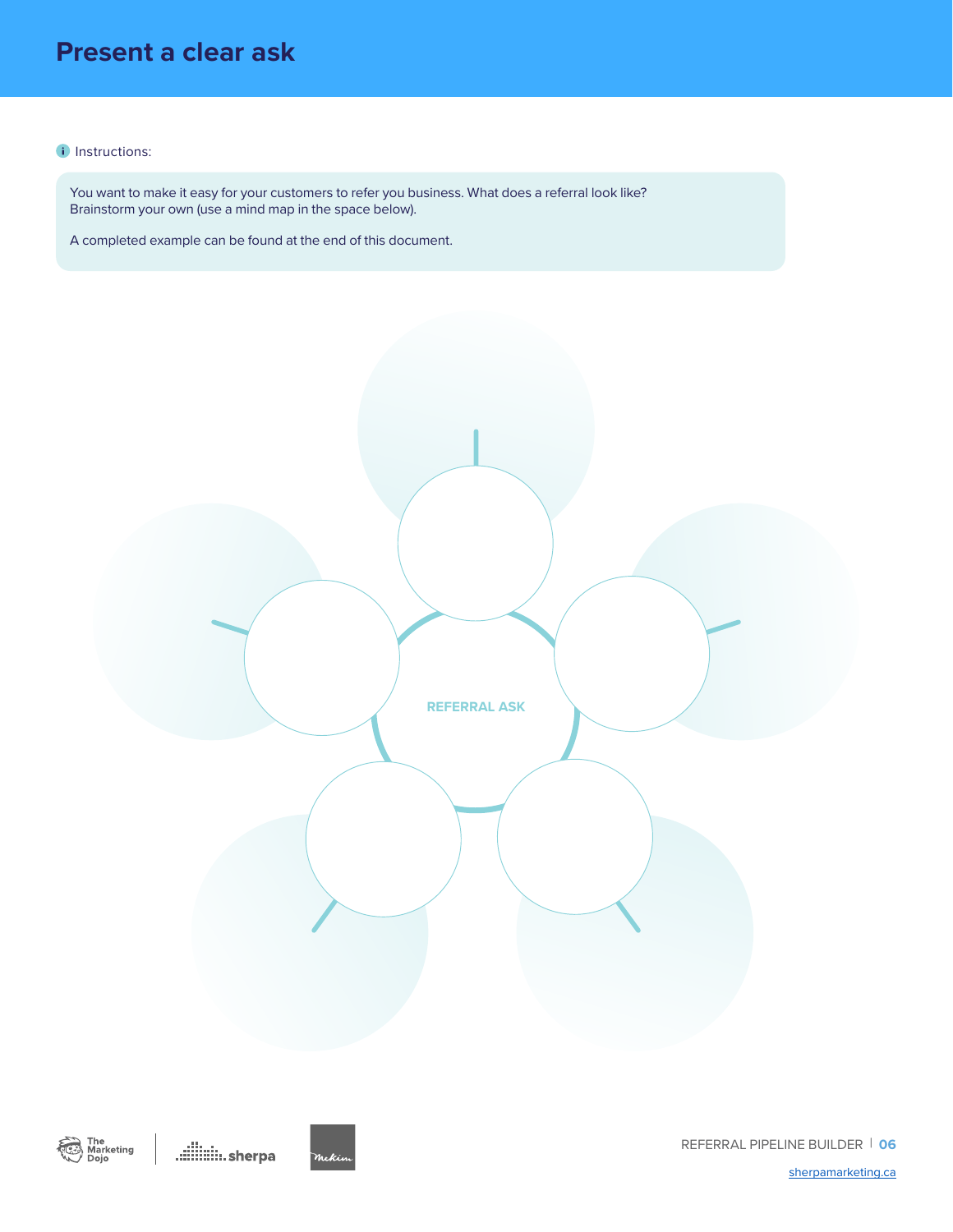### **Reduce barriers**

Sure you'll get some referrals if you do great work and provide great service, but you can 10x that by creating a comfortable environment and asking for referrals.

If you have regular meetings with your customers, this step is easy. Just use the meeting as an opportunity to ask for referrals in a low-pressure way. "Hey, is there anyone else you know of that I can help?"

If you don't get these opportunities, you can use email or a phone call for this as well. Don't start the conversation by asking for a referral. If you're sending an email, don't write a long email explaining why you need referrals and what you can do for them. Write a short email asking a simple, easy question. Start a short dialogue.

If your clients can't think of anyone to refer, ask them to leave a positive review on Google or Yelp. Why not send an automated text or email shortly after your meeting/ call with them asking for a review and providing the link for them.





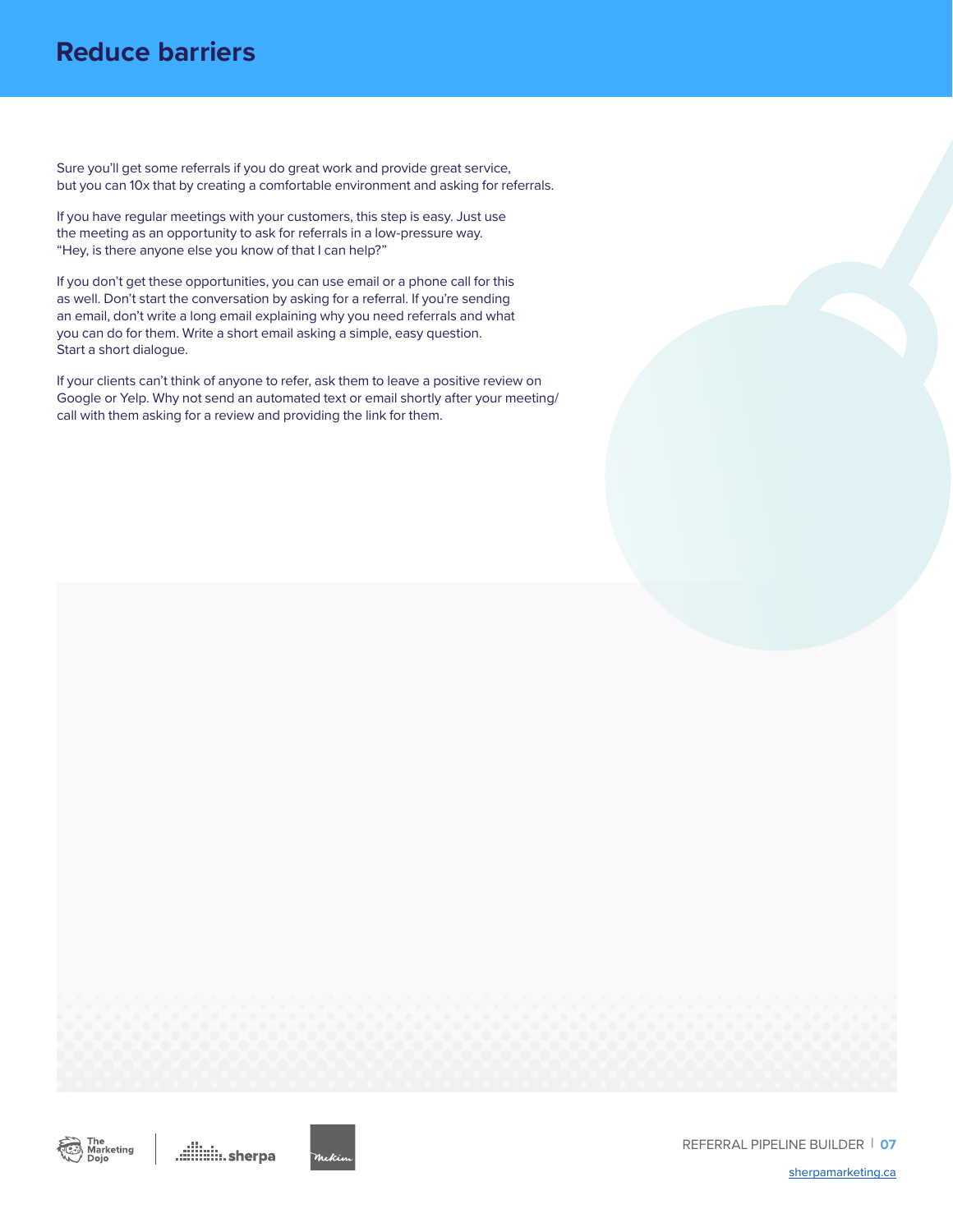

#### **TRAIN**

Add this process to your training documentation.



#### **ACTIVATE**

Activate your team by integrating this with your CRM, providing reminders and nudges.



#### **TEMPLATE**

Build templates for your customer-facing team to use as a starting point. At the end of this document there are some great templates to get you started!

#### **TRACK**

What doesn't get measured doesn't get done. Track how many referral leads you get each month and each quarter. Set goals and hold your team accountable.







Mıki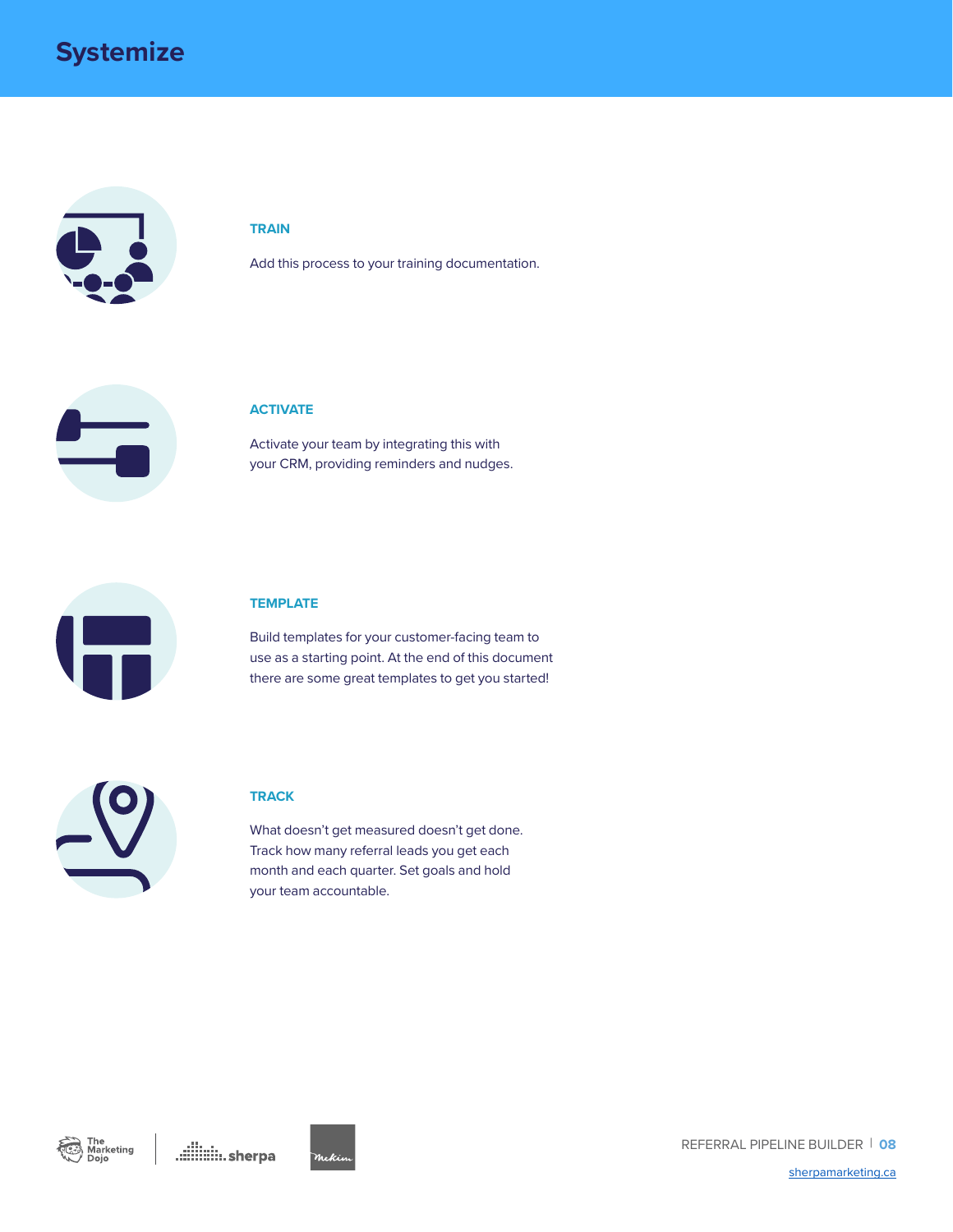### **Phone call template**



#### **START BY WRITING AN UNSOLICITED EMAIL TO A CUSTOMER THAT SAYS:**

"Hey, Joe - really appreciate your business and I'm really loving working with you… Do you mind me asking… what's the thing you like most about our product?"

#### **THEN FOLLOW IT UP WITH SOMETHING LIKE:**

"Joe – really appreciate the feedback. It means a lot to know you're loving our product. Here's what I really want to know… are we delivering enough value for you that if the right person came along, you would recommend our product?"

"Joe, I'm over the moon that you feel that way. So glad to hear as I really love working with you as well. Can I ask… what would that "right" person look like that would be a fit for our product in your opinion?"

"Joe – you pretty much summed it up. That's exactly the kind of person we love working with and really think we can help the same way we helped you. Can I ask... is there anyone specifically that you know that you think fits that description?"





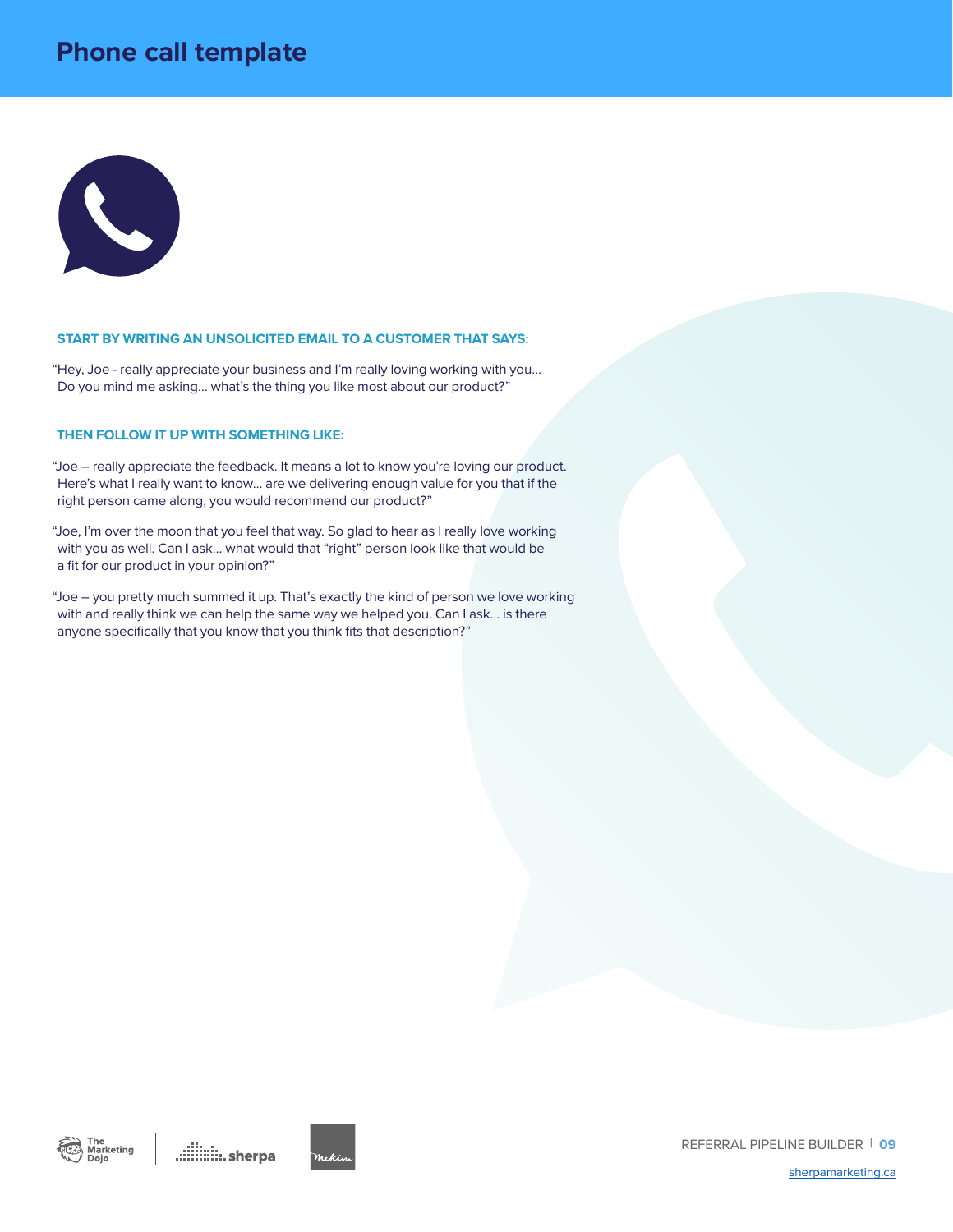### **Email template**

Your goal is simple here. Get them thinking and get them to reply. People are creatures of habit. When they start replying to your emails, they will continue replying. If they start ignoring them, they'll continue ignoring them.

Once they reply, acknowledge their response and add value.

#### **HERE ARE SOME GOOD SUBJECT LINES:**

- Subj: asking for a friend...
- Subj: can I get a one-word answer?
- Subj: working together...
- Subj: Winnipeg
- Subj: priorities?

#### **AND HERE'S SOME GOOD IDEA STARTERS FOR BODY COPY - ONE LINE. 9 WORDS. SHORT. SEEKING A REPLY.**

- Have you ever dealt with <problem>?
- Do you use <X> or <Y>?
- Asking around... do you send your best clients christmas cards?
- One word answer… <question>
- On a scale of 1-10… how was <X> this year for you?

#### **AND HERE'S HOW TO TRANSITION IT TO ASKING FOR A REFERRAL:**

| mm m |                                                                                                                                                                                                                                          |
|------|------------------------------------------------------------------------------------------------------------------------------------------------------------------------------------------------------------------------------------------|
|      | Hey <client>,<br/>Thanks for sharing. Super cool that you send out Christmas cards!<br/>Last year I tried &lt; X&gt; and got tons of love back. Go ahead and steal that idea if you'd like;)</client>                                    |
|      | I was thinking how do I find more smart people like you to work with?<br>$-0r -$<br>Amazing. I feel very fortunate to work with awesome people like you.<br>Serious question for you Do you know of any other awesome people I can help? |
|      |                                                                                                                                                                                                                                          |



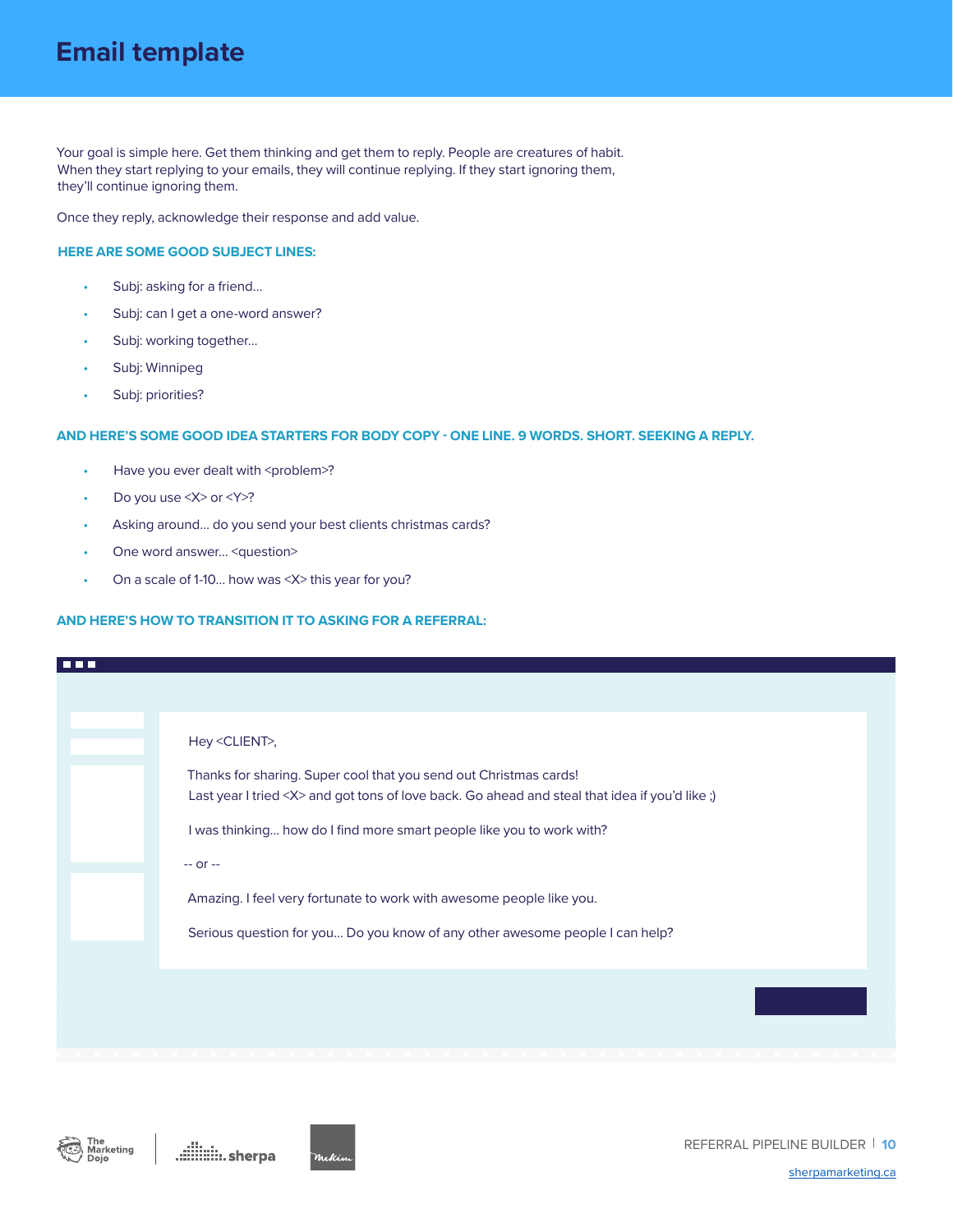### **Chat/Facebook/LinkedIn message template**

Use something like this to finish off a personal conversation or engaged dialog with a customer through chat or messaging app:

"Look, I love having you as a customer… really appreciate you. I wanted to ask… do you know any other <X> looking to <Y>? If so, just type their name below. I'm going to send you a <GIFT> either way."

#### **EXAMPLE:**

#### **DEE**







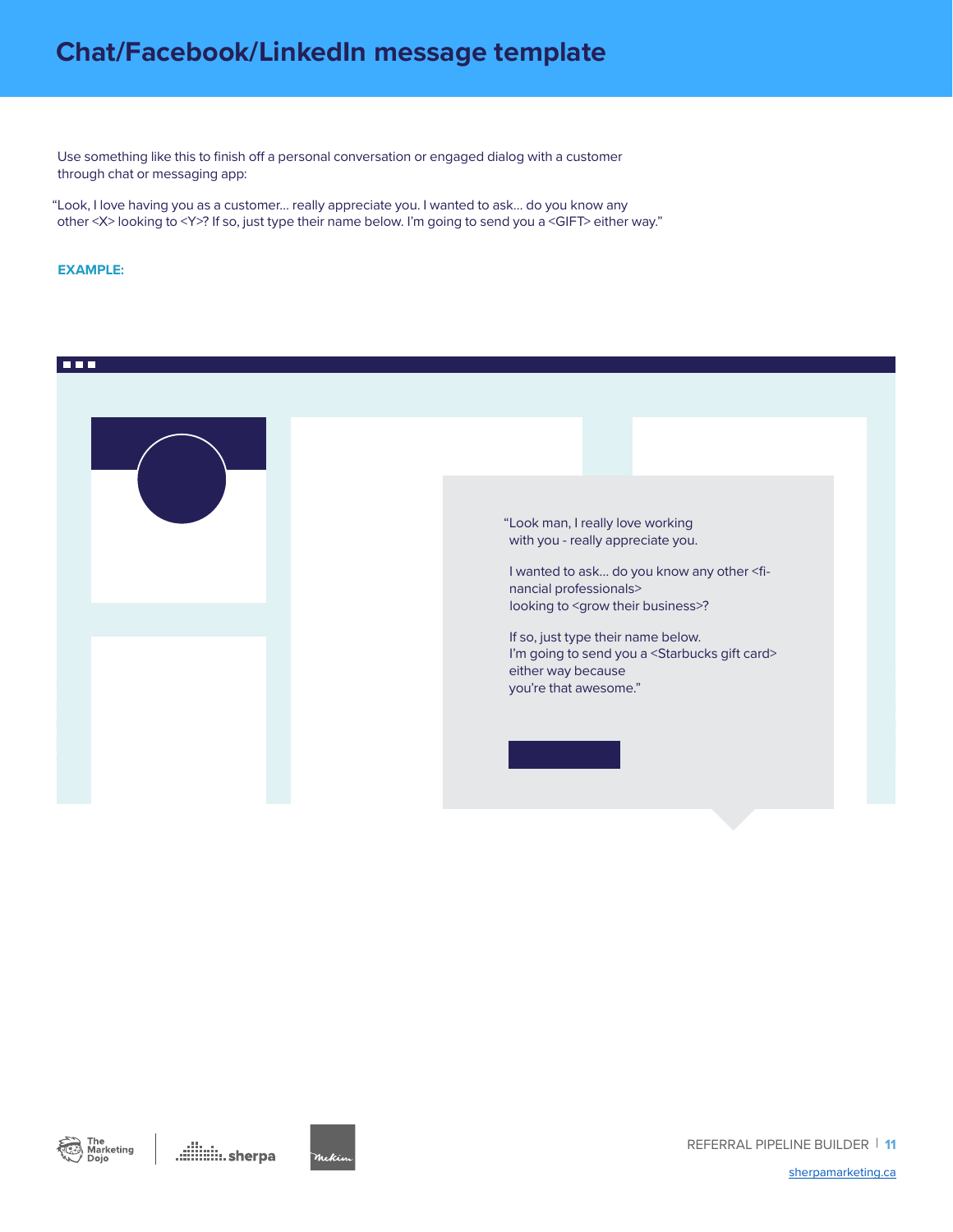### **Customer avatar Example**

#### **i** Instructions:

Start by building a mind map to get clear on your customer avatar. Fill in from the template below or create your own. Get specific.





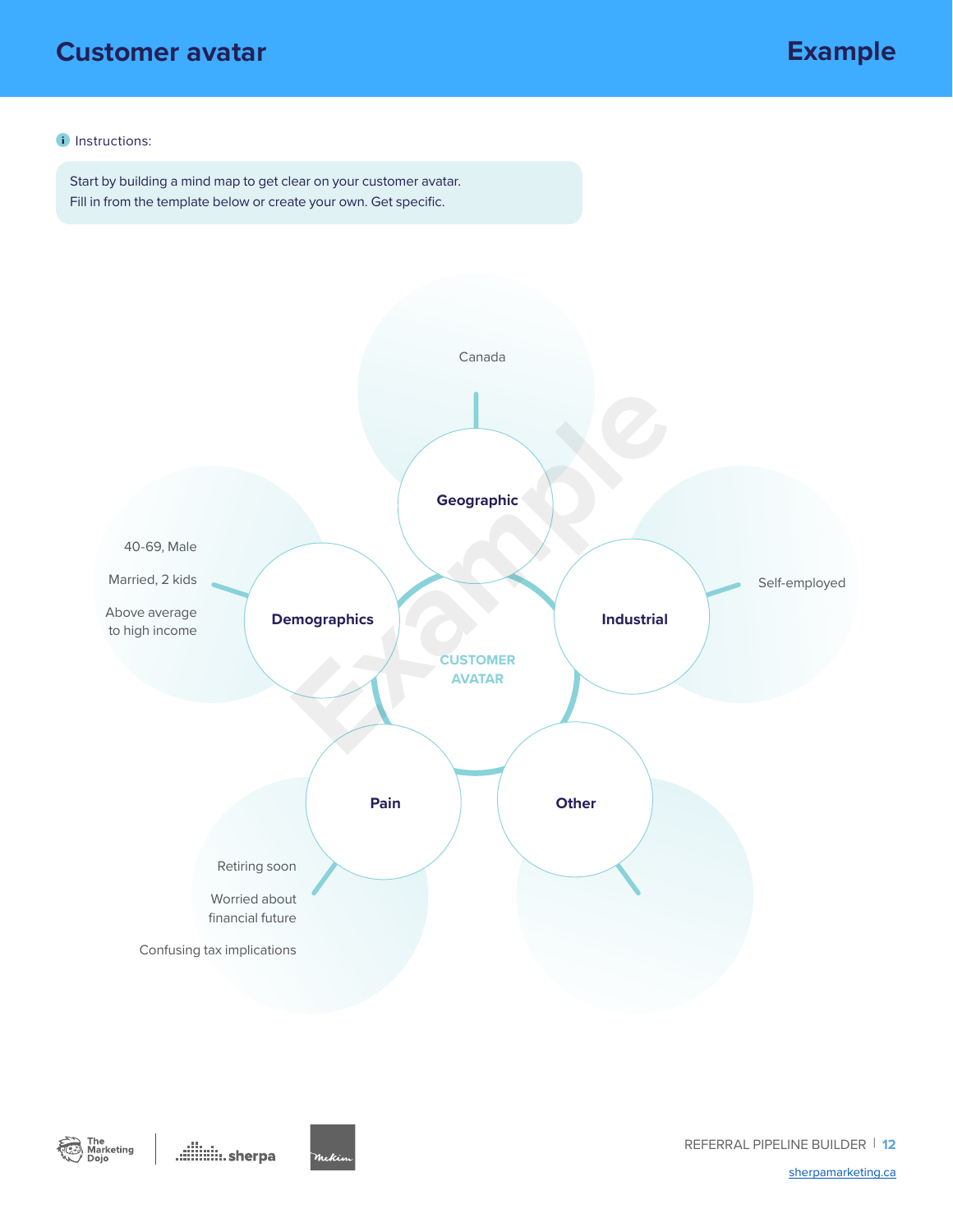### **Nail the timing Example**

#### **i** Instructions:

Map out your customer value journey. Map out what your customer lifecycle looks like with all the high and low points in the journey. You want to identify the moments you'll be interacting with your customers and where the high and low points are.

Start with the day someone becomes a customer and anytime there is a 'value-event' map it on the graph to get a sense of where the high points are in your customer lifecycle.

| ∧<br>VALUE | Christmas card<br>Annual review<br>Quarterly review<br>Summer golf event<br>Quarterly review<br>Taxes<br>Quarterly review |
|------------|---------------------------------------------------------------------------------------------------------------------------|
|            | TIME                                                                                                                      |



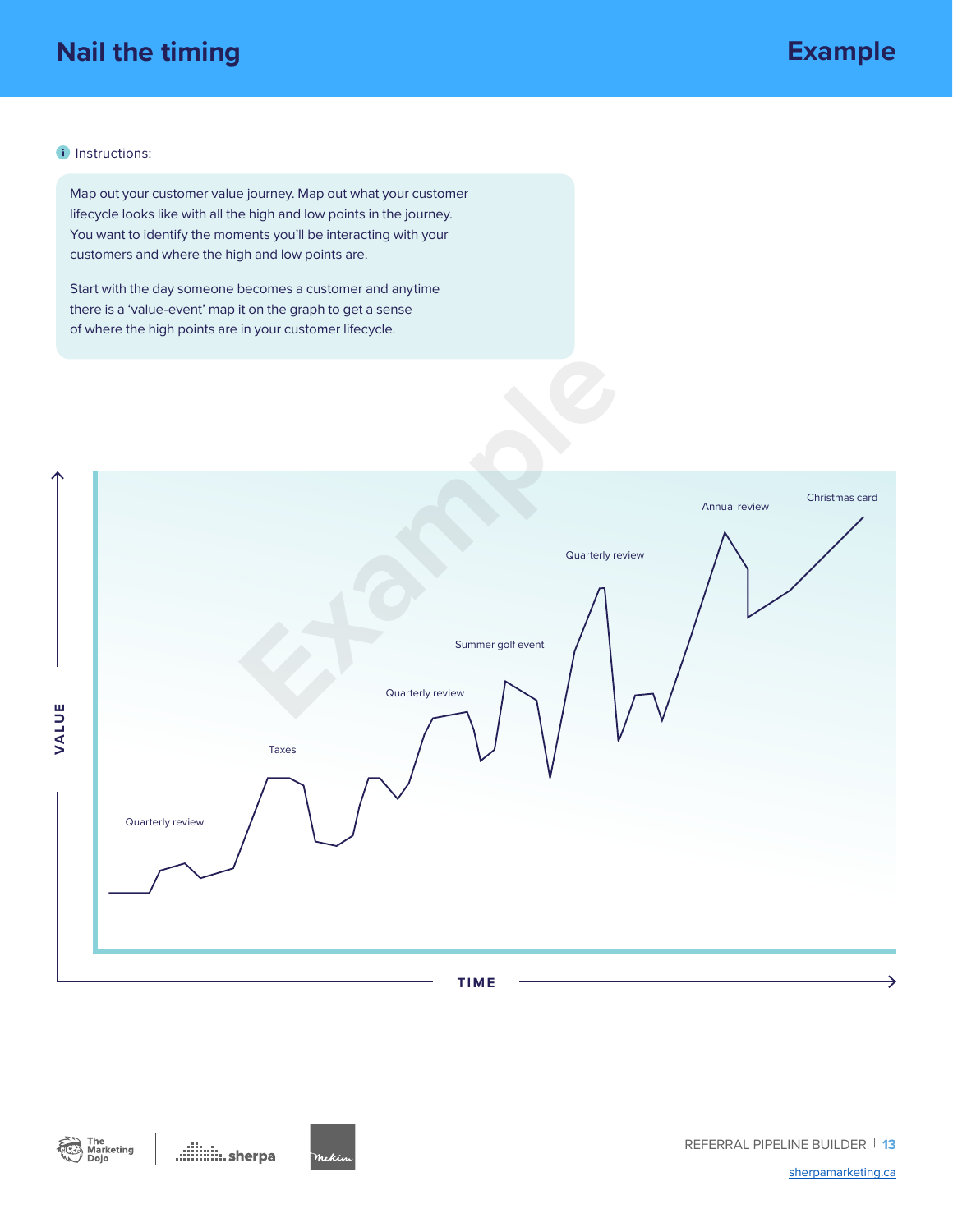### **Present a clear ask**

### **Example**

#### **i** Instructions:

You want to make it easy for your customers to refer you business. What does a referral look like? Brainstorm your own (use a mind map in the space below):





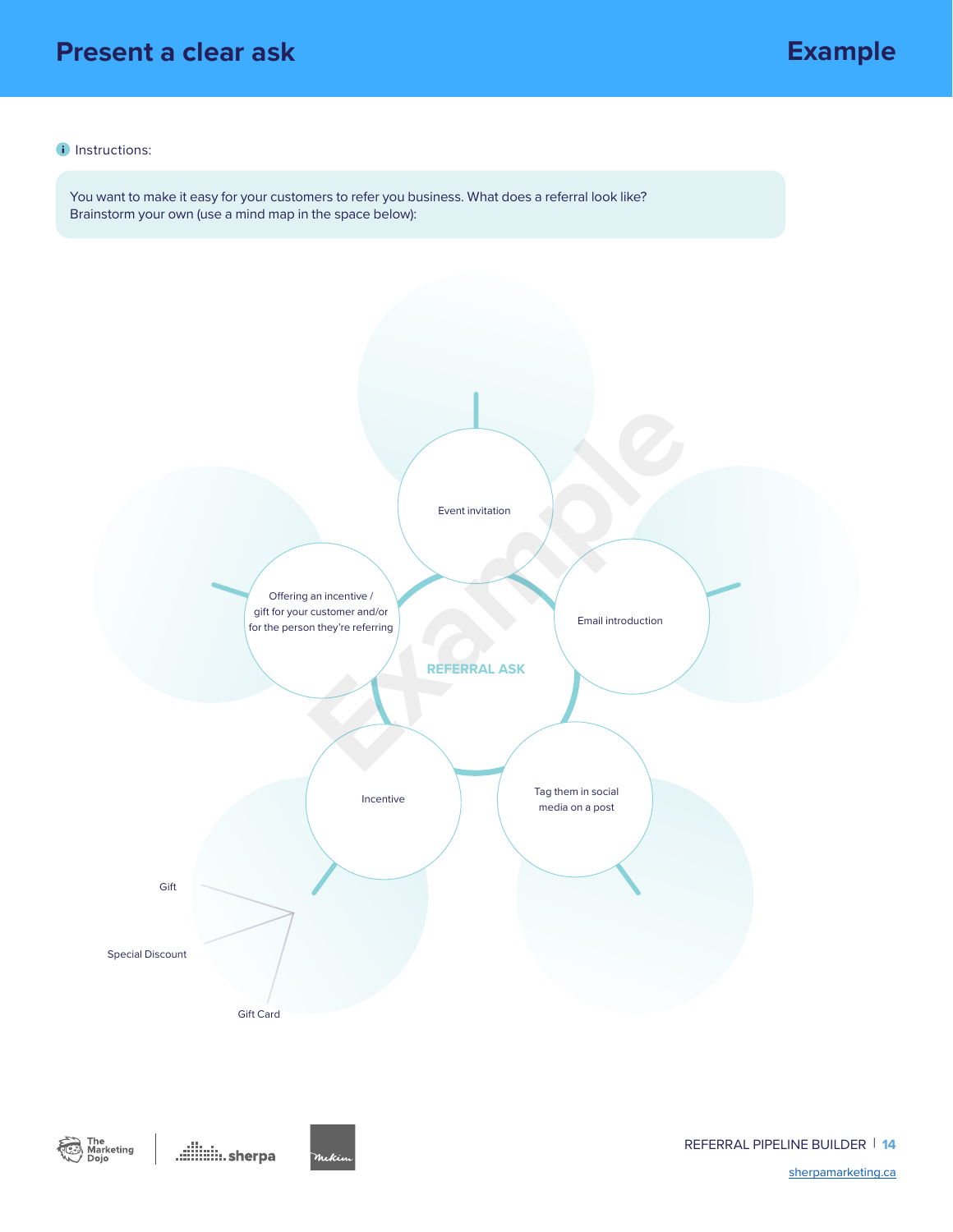The ROI of filing this away for "future reference" is ZERO. Nominate someone internally to drive this forward over the next quarter. If you're a CMO or Marketing Leader and you'd like my help to build your Referral Pipeline... **[book a FREE Strategy Session](https://www.sherpamarketing.ca/strategy-session)** now.

My team or I will hop on a call and figure out the **#1 thing**  you need to close the gap.

### **[BOOK A CALL](https://www.sherpamarketing.ca/strategy-session)**

[sherpamarketing.ca/strategy-session](https://www.sherpamarketing.ca/strategy-session)





REFERRAL PIPELINE BUILDER | **15**

[sherpamarketing.ca](http://sherpamarketing.ca)